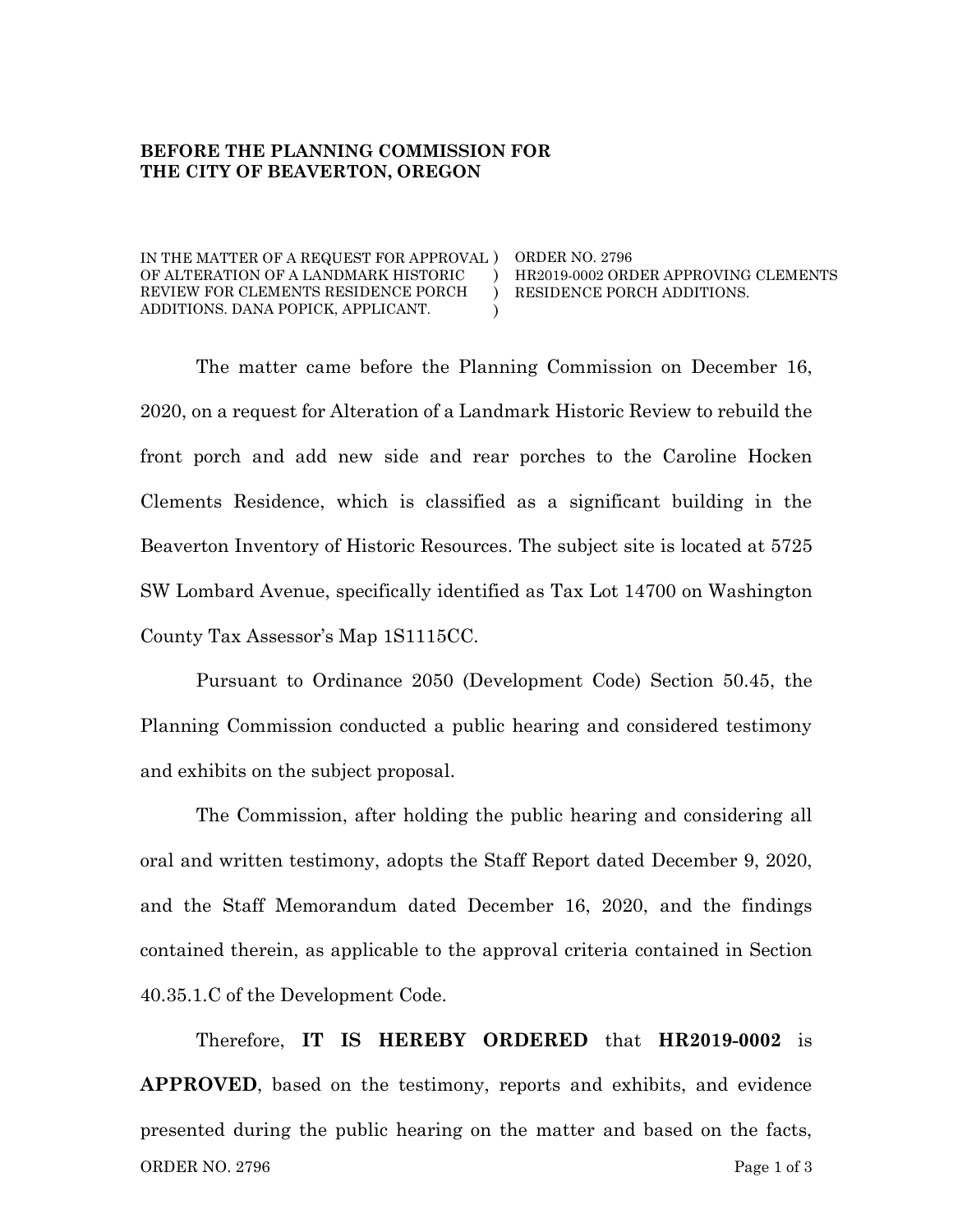findings, and conclusions found in the Staff Report dated December 9, 2020, and the Staff Memorandum dated December 16, 2020, subject to the conditions of approval as follows:

- 1. In accordance with Section 50.90.1 of the Development Code, Alteration of a Landmark shall expire after two years from the date of approval unless prior to that time a construction permit has been issued and substantial construction pursuant thereto has taken place, or an application for extension is filed pursuant to Section 50.93, or authorized development has otherwise commenced in accordance with Section 50.90.3.B. (Planning/LR)
- 2. The applicant shall obtain any required building permits for the proposed porch additions. (Planning/LR)

Motion **CARRIED**, by the following vote:

**AYES:** Lawler, Overhage, Nye, Saldanha, Winter. **NAYS:** None. **ABSTAIN:** None. **ABSENT:** Brucker.

Dated this  $\frac{6 \text{th}}{2}$  day of  $\frac{January}{January}$ , 2021.<br>
eal the decision of the Planning Commission, as artic<br>
No. 2796, an appeal must be filed on an Appeal for<br>
or at the City of Beaverton Community Development l To appeal the decision of the Planning Commission, as articulated in Land Use Order No. 2796, an appeal must be filed on an Appeal form provided by the Director at the City of Beaverton Community Development Department's office by no later than  $4:30$  p.m. on  $\overline{\phantom{0}}$  January  $19$ ,  $2021$ .